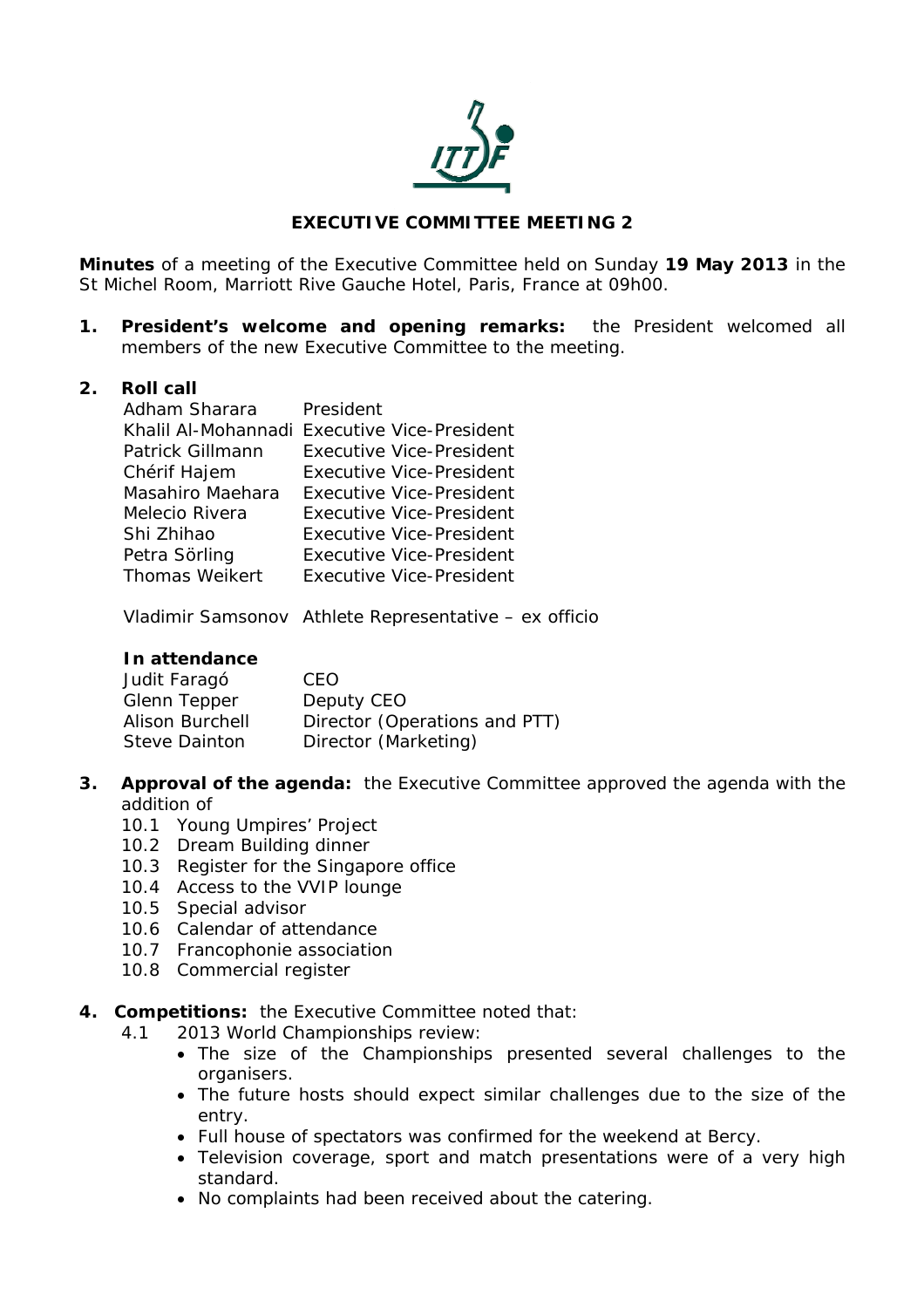- The playing conditions for the second hall and the meeting rooms were not ideal.
- There were problems with the transport service and with the quality of some of the 18 hotels as the prices charged did not reflect the difference in quality.
- In public areas, for the spectators, results were not readily displayed.
- There was a historical win in the mixed doubles with DPR Korea winning against the Republic of Korea.
- Members of the Executive Committee had and would participate in medals ceremonies.
- Voting was underway by the umpires to decide the fair play award from the Swaythling Club International.
- There were different playing conditions in the second hall as the top players noticed the difference with the show courts.
- For future World Championships, consideration should be given to reducing the number of players per association with additional players allowed based on rankings.
- 4.2 2014 World Championships (Tokyo):
	- 2 halls would be used.
	- A coordination visit would be conducted during the Women's World Cup, and the more extensive coordination visit would be take place around January 2014.
	- With the approval of the playing system at the Board of Directors' meeting, the number of matches would be reduced.
	- The ITTF RMS would be used, and more tests would be done at the Japan Open and the Women's World Cup.

## **5. Athletes' Commission report:** the Executive Committee noted that:

- A players' meeting had been held and a request to meet the President and a representative of TMS had been received; this meeting would be scheduled.
- While the players wanted more prize money, more important was increasing the prize money for the lower level World Tour events.
- Playing conditions, particularly for the Super Series, should be better.
- Prize money from the first round of the main draw in the Super Series was proposed.
- Players were willing to do exhibition matches and activities locally.
- Some players from Europe did not participate in events in Asia which had an impact on sponsor exposure and TV coverage.
- The players proposed a loss of points at the level of the lowest rating but this may only be changed with effect from 1 January 2014.
- All players present at the players' meeting, but one, wanted only the VOC to be tested during the racket testing process.
- The players requested some help in finding job opportunities.
- The Athletes' Commission Chair asked that Claude Bergeret continue as special advisor through to the election in 2014. It was explained that her official mandate ended at the World Championships, but the Athletes' Commission was free to seek her advice unofficially if they wished.
- Members of the Athletes' Commission could attend meetings of committees as observers.
- If the continental federations established athletes' commissions, a representative could be elected for the ITTF Athletes' Commission.
- Players should be advised, where possible at major events, on how to deal with the media.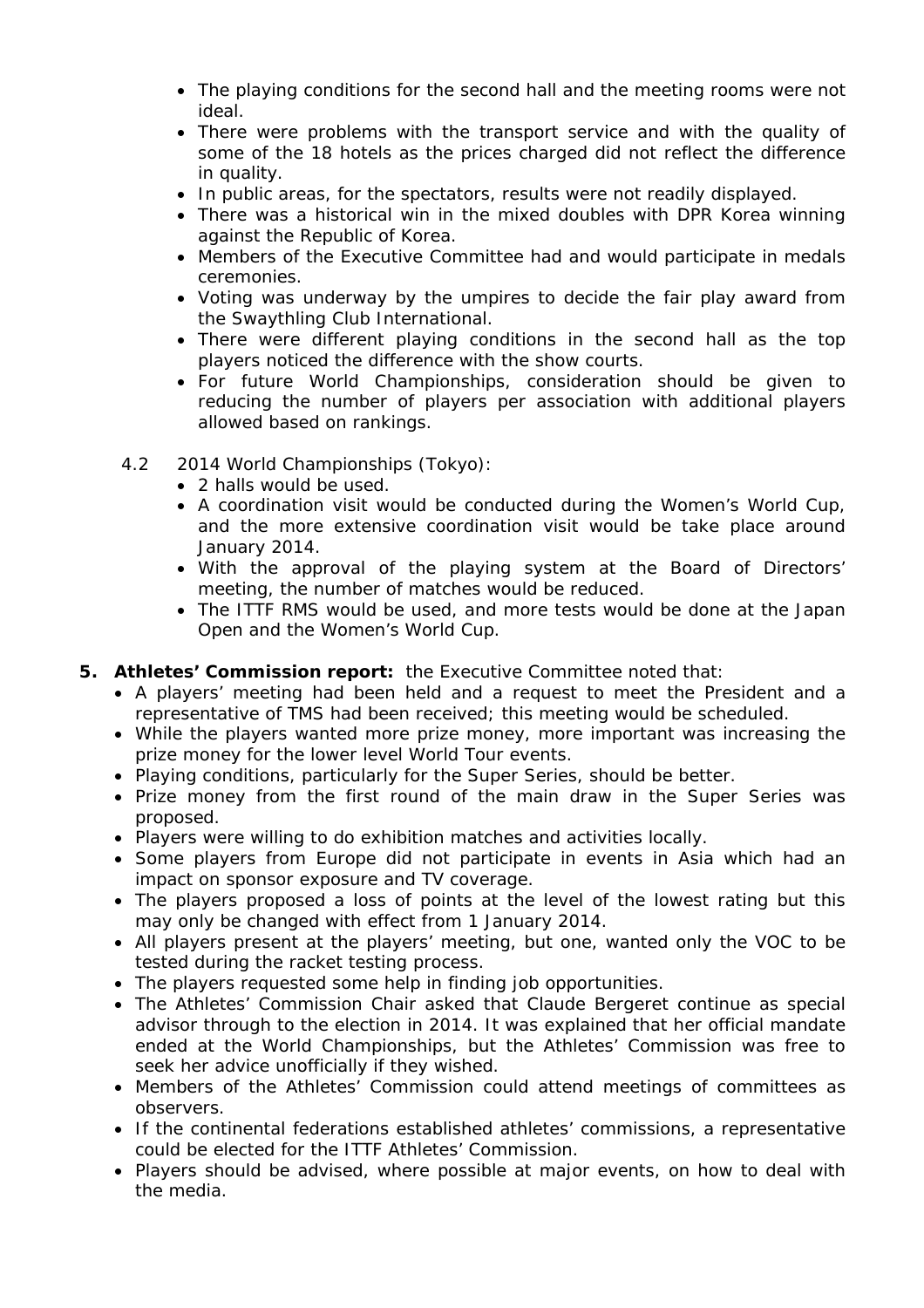- **6. Executive Committee and appointments:** the Executive Committee noted that:
	- 6.1 Deputy President: the president would discuss this matter internally and announce the appointment by the next Executive Committee meeting.
	- 6.2 Vice-President Finance: this would be discussed with each Executive Committee member and finalised in the coming weeks.
	- 6.3 Finance Committee: would be appointed at the next meeting, the auditors had suggested a risk assessment seminar and a member of the audit firm could be invited to attend Finance Committee meetings.
	- 6.4 EC members' responsibilities and work plan: this would be finalised at the next meeting and a full matrix would be prepared by the September meeting.
	- 6.5 EC travel policy and expense reimbursements:
		- the policy would be distributed to the Executive Committee members.
		- applications for credit cards for the new Executive Committee members had been distributed.
		- credit card statements would be issued monthly for members to submit receipts on a monthly basis.
		- an error occurred in the composition of the Junior Commission, whereas there are 2 representatives from Asia instead of 1 as per the terms of reference and the solution was to allow the 2 representatives to sit on the Commission but with one combined vote.

### **9-EC-05-2013**

The Executive Committee confirmed that the continental correspondents for the Technical Commissioner had the same rights as corresponding members of other committees.

- **7. TMS contract changes:** the Executive Committee noted that the recommendations submitted by TMS should be confirmed at the next Executive Committee meeting and applied retroactively to 1 January 2013 wherever possible and confirmed for 2014.
- **8. Legal case update:** the Executive Committee noted that:
	- A legal case had been initiated by the President in his personal capacity against Mr Bosi in his personal capacity and in his position as ETTU president.
	- This would be served legally on Mr Bosi with a conditional offer to settle included within the court claim.
	- Mr Weikert, as the VP responsible for legal matters, had received a copy of the court claim
- **9. Dates of future meetings:** the Executive Committee noted that the next meeting would be held in September at a location to be decided.
- **10. Any other business:** the Executive Committee noted that:
	- 10.1 Young Umpires' Project: a budget of a maximum of US\$30 000 was requested.
	- 10.2 Dream Building dinner: despite initial scepticism, the dinner had been a success and thanks were due to the Singapore office staff.
	- 10.3 Register for the Singapore office: each new and former member of the Executive Committee should sign official documents as members of the Board of the Singapore office.
	- 10.4 Access to the VVIP lounge: in the future this should be a bit more flexible.
	- 10.5 Special advisor to committees: the approach of other IFs to special advisors should be checked.